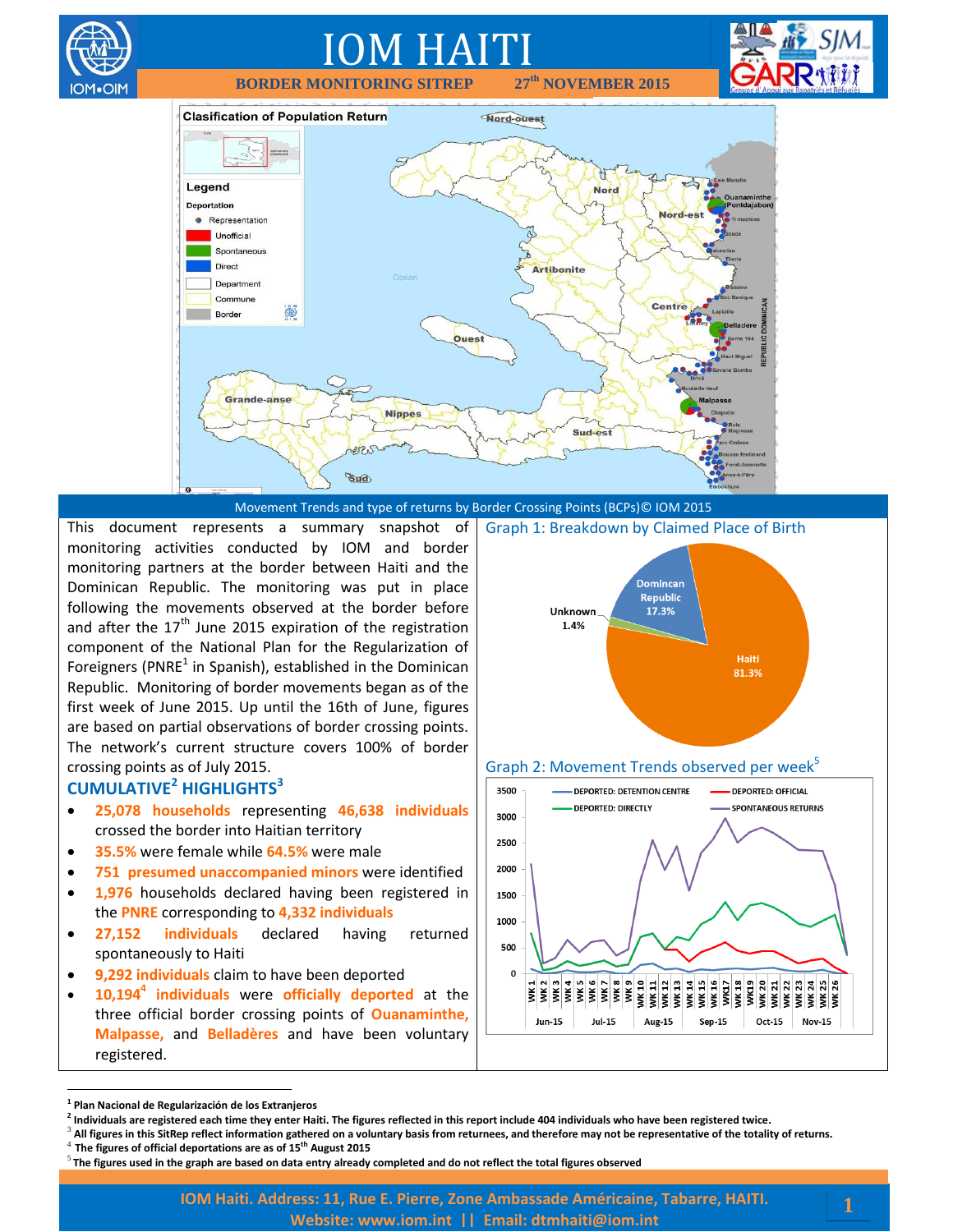

**IOM**.OIM

### IOM HAITI **th NOVEMBER 2015**



#### **Sex Breakdown**

Of the 46,638 individuals monitored by the border monitoring network, **35.5%** were **female** and **64.5%** were **male**.

**BORDER MONIT** 





#### **Age Breakdown**

The majority of the returnee population reported being between the ages of **18-59 years old**, with individuals from this age group representing **66.2%** of the overall returning population. A reported **32.4%** are aged **0-17 years old** and **1.4%** falls into the elderly category.



#### **Types of vulnerabilities.**

Among the persons crossing the border, the network encountered **751 cases of presumed unaccompanied minors**. These cases were referred to the relevant government authorities (IBESR) and their partners for appropriate care and status determination.

Graph 5: Most common vulnerabilities identified.



#### **Documentation**

**29.6% (13,811 individuals)** of the returnees interviewed reported having Haitian Documentation, while **2.6% (1,221 individuals)** reported having Dominican documentation. A reported **67.8% (31,606 individuals)** did not possess any type of documentation.





The most common ID document presented by the returnee continues to be the **Haitian Birth Certificate**, corresponding to **68.8%** of the individuals with documentation. The second most common document is **the Haitian ID** (**CIN or NIF**) which represents **21.9%**.





#### **Occupation**

The most common occupation within the DR held by returnees is **agriculture** (**11,560 households**), followed by **construction** (**6,236 households**) and commerce (**2,797 households**). Other declared occupations fall within transportation, hotel, maintenance, security, students, among others.



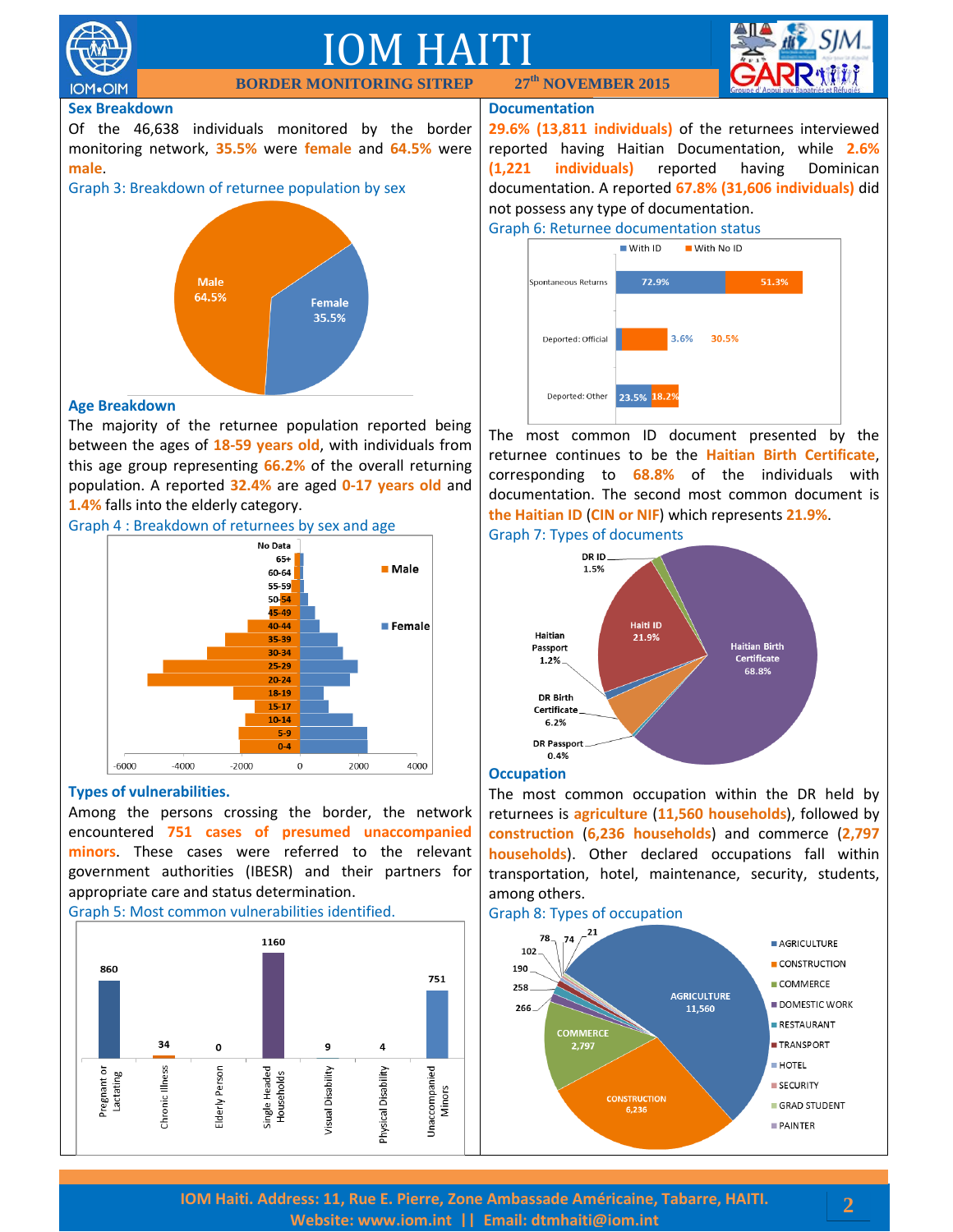

## IOM HAITI

**BORDER MONIT** 

#### **Entry on Haitian Territory**

Of all 46,638 individuals interviewed, **27,152 individuals** declared having returned spontaneously to Haiti. While **9,292 individuals claimed** to have been **deported** into Haitian territory by various DR authorities (Immigration, CESFRONT, Military etc.), **10,194 individuals** have been **officially deported** by the DR Immigration (DGM).

#### Graph 9: Total returns by Authority



#### **Destination and Intentions**

When questioned regarding their intended destination, the following three communes have been most commonly indicated by returnees:

- **Cornillons/Grand Bois** as indicated by **2,431 households**
- **Anse-à-Pitres** as indicated by **1,911 households**
- **Fonds-Verettes** as indicated by **1,337 households**



Irrespective of the type of returns, the trends observed during previous SitReps remain the same. The returnees have, most commonly, provided the following answers

- Intention to stay with relatives.
- Intention to rent a house
- Having nowhere to go
- Intention to stay with Friends
- $\bullet$  Intention to go to In a settlement/camp

#### **Individuals born in the Dominican Republic**

Of all returnees, 3,717 households (corresponding to 14,914 individuals) have at least one member who was born in the Dominican Republic. More specifically, this corresponds to a total of **8,074 individuals** born in the DR, **4,838** of which were born before January  $26<sup>th</sup>$  2010 and subsequently referred to UNHCR as a potential caseload/persons of interest who may fall under UNHCR mandate.

**th NOVEMBER 2015**





#### **Family remaining in the Dominican Republic**

When asked about remaining family members in the DR, **29,279 individuals** (6,045 claimed deportees, 16,971 spontaneous returnees and 6,263 officially deported individuals) have indicated still having family members remaining in the DR.

Further questioning regarding the status of these remaining families has revealed that **77.2%** are **Haitians without visa**, **12.1%** are **Haitians with visa** and **6.1%** are **Dominican citizens** or have a **Resident status**.

Graph 12: Status of returnee's family members remaining in the DR



#### **Registration in the PNRE**

Of the 25,185 households interviewed by the network, **1,976 households** (representing **– 7.8%** of the returnee population) declared having been registered in the **Dominican PNRE**. Of these 1,976 households, **85.0% returned spontaneously to Haiti, 11.2% claimed** to have been **deported** and **3.8%** have been **officially deported** into Haitian territory.

Graph13: Registration in the PNRE by return status



**3**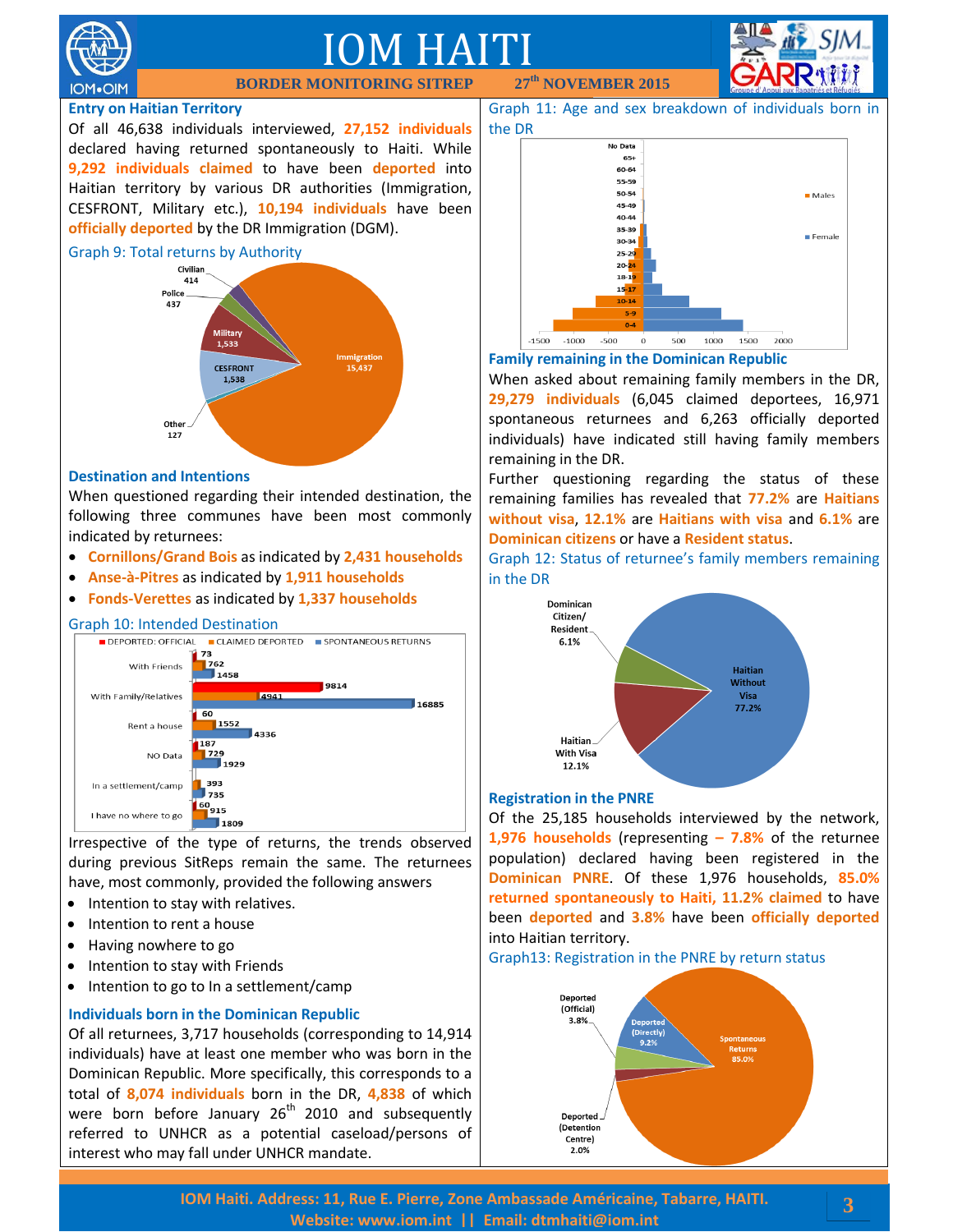

### IOM HAITI

**BORDER MONITORING SITREP 27**



### **OFFICIAL DEPORTATIONS: PROFILING**

A total of **10,194 persons** have been officially deported at the official border crossing points of **Ouanaminthe**, **Malpasse** and **Belladères** and have been voluntary registered. Most of these deportations were conducted by **DR immigration authorities (DGM)**. The majority of returnees are individuals and not households/families. Indeed, a total of **10,073 households** corresponding to **10,194 individuals** have been officially deported.

#### Table 1: Official Deportations per official BCPs

| <b>Official BCPs</b> | <b>Households</b><br><b>Deported</b> | <b>Individuals</b><br><b>Deported</b> |
|----------------------|--------------------------------------|---------------------------------------|
| <b>Belladères</b>    | 2,005                                | 2,013                                 |
| <b>Malpasse</b>      | 3.349                                | 3.374                                 |
| <b>Ouanaminthe</b>   | 4.719                                | 4.807                                 |

#### Breakdown by gender and Age

Of all the 10,194 individuals officially deported, **95.3%** were **male** and **4.7%** were female.

The majority of the officially deported individuals have reported being between the ages of **18-59 years**, individuals from this age group representing **93.8%** of the deported population. A reported **5.8%** are aged between **0-17 years** old and a mere **0.4%** falls into the elderly category.

The **average age** of officially deported individuals is **26.45 years old**.

Graph 15: Age breakdown by sex and age of officially deported individuals



Vulnerabilities Assessed among Officially Deported Among the people officially deported, **438** were **presumed** 

**unaccompanied minors** (UAM). These presumed UAMs were referred to the relevant government authority (IBESR) and their partners for appropriated care and status determination.

Graph 16: Most common vulnerabilities assessed among official deported individuals.



#### Deportation Procedures

**th NOVEMBER 2015**

Of all official deportations, **10,037** have reportedly been carried out by the **General Directory of Migration** (DGM in Spanish), **117** by the **CESFRONT** and **36** by the military. Graph 17: Authority carrying out official deportations



When questioned about the location from which they were deported, the respondents have indicated the following:

- **8,953 individuals** apprehended in **the street**
- **606** were apprehended in their **residence**

 **586** were apprehended in their **place of employment**. Graph 18: Location where officially deported individuals were apprehended



#### **Family remaining in the Dominican Republic**

A reported **6,150** of officially deported individuals have indicated still having **family members remaining in the DR**. They have indicated the following:

- **4,753** have **close relatives** remaining
- **626** have **children** (**daughter/son**) remaining in DR
- **567** have their spouse (**husband/wife**) still in DR Graph 19: Returnees family status in the DR



**IOM Haiti. Address: 11, Rue E. Pierre, Zone Ambassade Américaine, Tabarre, HAITI. Website: [www.iom.int](http://www.iom.int/) || Email: [dtmhaiti@iom.int](mailto:dtmhaiti@iom.int?subject=Border%20Monitoring%20info%20request)**